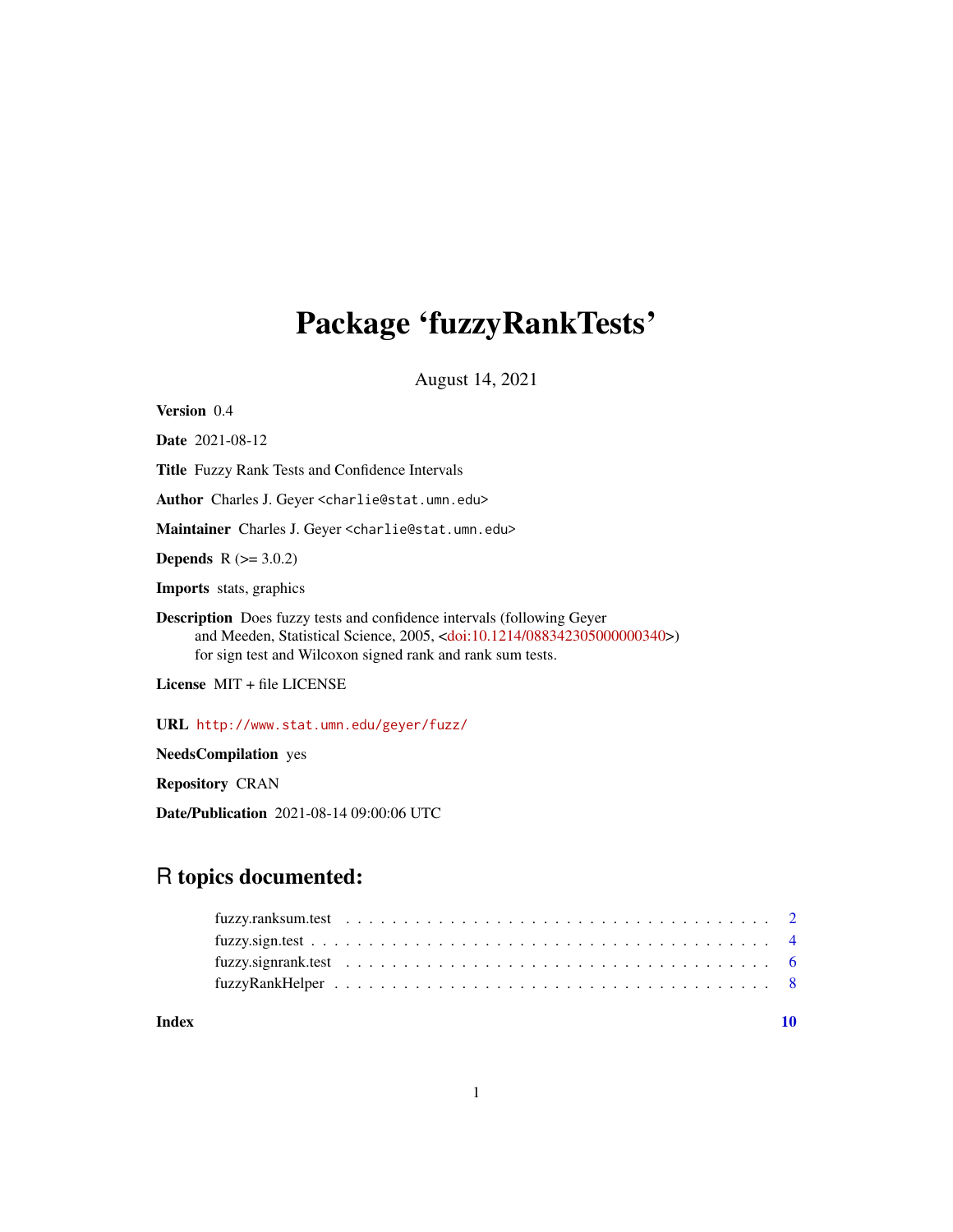<span id="page-1-0"></span>fuzzy.ranksum.test *Fuzzy P-value, Decision, or Confidence Interval for the Rank Sum Test*

#### **Description**

Calculate the fuzzy P-value, the fuzzy decision, or the fuzzy confidence interval associated with the Mann-Whitney-Wilcoxon rank sum test.

#### Usage

```
fuzzy.ranksum.test(x, y, alternative = c("two-sided", "less", "greater"),mu = 0, tol = sqrt(.Machine$double.eps), alpha)
fuzzy.ranksum.ci(x, y, alternative = c("two.sided", "less", "greater"),tol = sqrt(.Machine$double.eps), conf. level = 0.95)
```
#### Arguments

| $\mathsf{x}$ | numeric vector of data values.                                                                                                                                    |
|--------------|-------------------------------------------------------------------------------------------------------------------------------------------------------------------|
| y            | numeric vector of data values.                                                                                                                                    |
| alternative  | a character string specifying the alternative hypothesis, must be one of "two. sided"<br>(default), "greater" or "less". You can specify just the initial letter. |
| mu           | a number specifying the value of the median of the data distribution hypothe-<br>sized under the null hypothesis.                                                 |
| tol          | data values within tol of mu are considered equal to mu.                                                                                                          |
| alpha        | if missing, calculate the fuzzy P-value. If provided, must be between zero and<br>one, then calculate the fuzzy decision.                                         |
| conf.level   | confidence level.                                                                                                                                                 |

#### Details

The fuzzy P-value is a random variable taking values in the interval  $(0, 1)$ . Its cumulative distribution function (CDF) is continuous and piecewise linear. Hence its probability density function (PDF) is piecewise constant (a step function). If  $P$  is the fuzzy P-value, considered as a random variable, then the randomized test that rejects the null hypothesis at significance level  $\alpha$  when  $P < \alpha$ is an exact (randomized) test.

The fuzzy confidence interval is a fuzzy set, whose "membership function" is a function on the parameter space taking values in the interval  $[0, 1]$ . For rank tests, it is piecewise constant (a step function). In the regular case, it is one on a narrow interval and some number between zero and one on the part of some wider interval not contained in the narrower interval, zero outside the wider interval, and the values at jumps are the average of left and right limits. In this case, the fuzzy interval can be easily interpreted as a mixture of two confidence intervals (the narrow and the wide). When no ties are possible, the values at the jumps do not matter. Otherwise, they do. With ties, any or all of the intervals can be degenerate, and the values at the jumps are not related to left and right limits. If  $I(\mu)$  is the membership function of the fuzzy confidence interval, then the randomized test that rejects the null hypothesis that  $\mu$  is the true parameter value with probability  $1 - I(\mu)$  is an exact (randomized) test.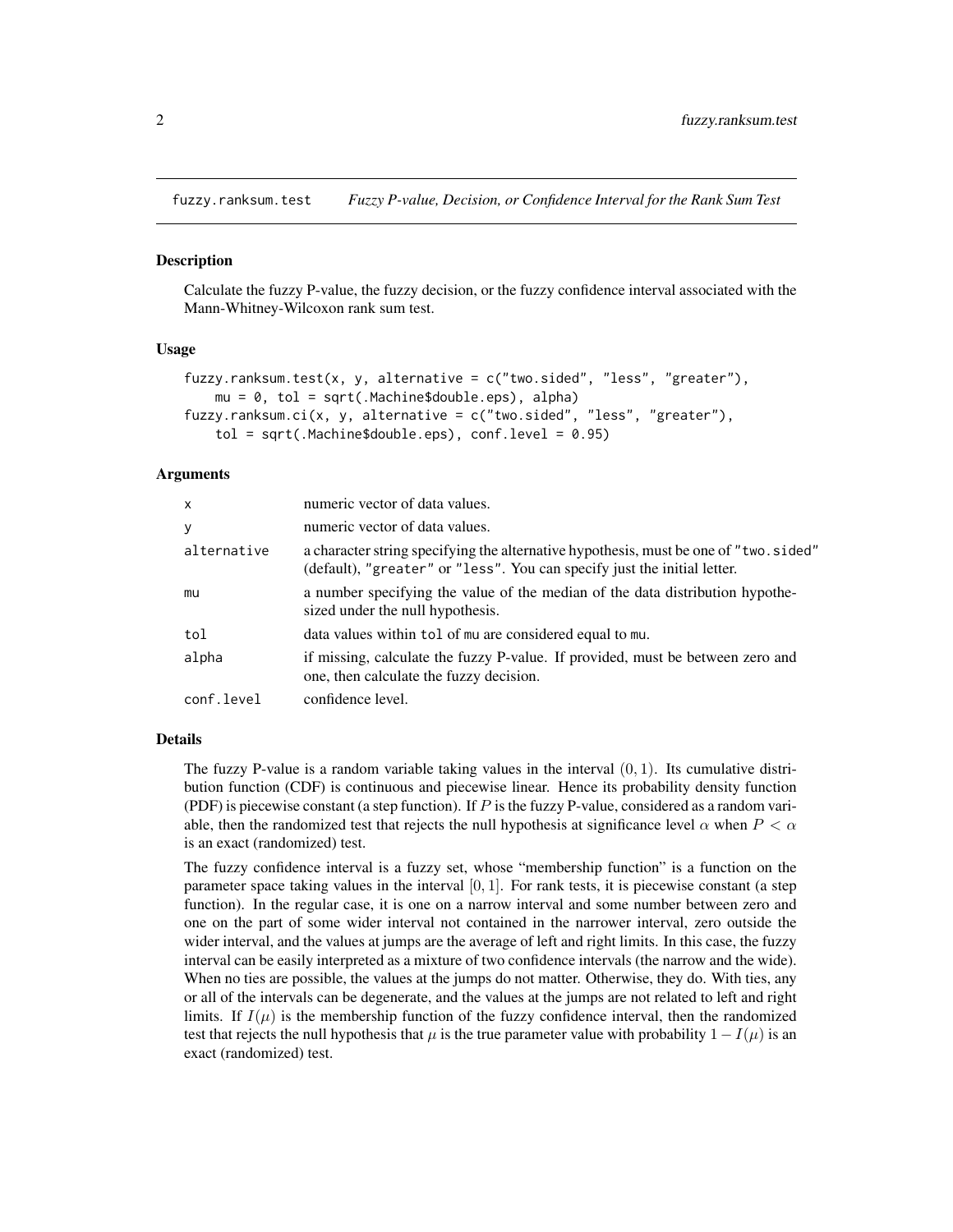## <span id="page-2-0"></span>Value

A list with class "fuzzyranktest" or class "fuzzyrankci" containing some of the following components:

| knots           | the vector of points at which the CDF of the fuzzy P-value, which is contin-<br>uous and piecewise linear, has discontinuous derivative or the vector of points<br>at which the membership function of the fuzzy confidence is discontinuous and<br>also -Inf or Inf if the fuzzy confidence interval is unbounded. |
|-----------------|---------------------------------------------------------------------------------------------------------------------------------------------------------------------------------------------------------------------------------------------------------------------------------------------------------------------|
| values          | the values of the CDF of the fuzzy P-value at the knots.                                                                                                                                                                                                                                                            |
| knot.values     | the values of the membership function of the fuzzy confidence interval at the<br>knots.                                                                                                                                                                                                                             |
| interval.values |                                                                                                                                                                                                                                                                                                                     |
|                 | the values of the membership function of the fuzzy confidence interval between<br>the knots.                                                                                                                                                                                                                        |
| reject.prob     | if alpha is specified, the probability the randomized test rejects the null hypoth-<br>esis, which is the same as the probability the fuzzy P-value is less than alpha.                                                                                                                                             |
| alpha           | the argument alpha.                                                                                                                                                                                                                                                                                                 |
| null.value      | the argument mu.                                                                                                                                                                                                                                                                                                    |
| alternative     | a character string describing the alternative hypothesis.                                                                                                                                                                                                                                                           |
| method          | the type of test applied.                                                                                                                                                                                                                                                                                           |
| data.name       | a character string giving the names of the data.                                                                                                                                                                                                                                                                    |
| conf.level      | the argument conf. level.                                                                                                                                                                                                                                                                                           |
| tol             | the argument tol.                                                                                                                                                                                                                                                                                                   |

## References

Charles J. Geyer (submitted). Fuzzy P-values and Ties in Nonparametric Tests. <http://www.stat.umn.edu/geyer/fuzz/ties.pdf> Charles J. Geyer and Glen D. Meeden (2005). Fuzzy and Randomized Confidence Intervals and P-values. To appear in *Statistical Science* (with discussion). <http://www.stat.umn.edu/geyer/fuzz/fuzz5.pdf>

### See Also

[plot.fuzzyrankci](#page-7-1), [plot.fuzzyranktest](#page-7-1), [print.fuzzyrankci](#page-7-1), [print.fuzzyranktest](#page-7-1).

## Examples

```
#### make up data ####
x \leq c(1, 2, 3, 4, 4, 4, 5, 6, 7)y <- c(4, 5, 7, 7, 8, 9, 10, 11)
fuzzy.ranksum.test(x, y)
plot(fuzzy.ranksum.test(x, y))
fuzzy.ranksum.ci(x, y)
plot(fuzzy.ranksum.ci(x, y))
```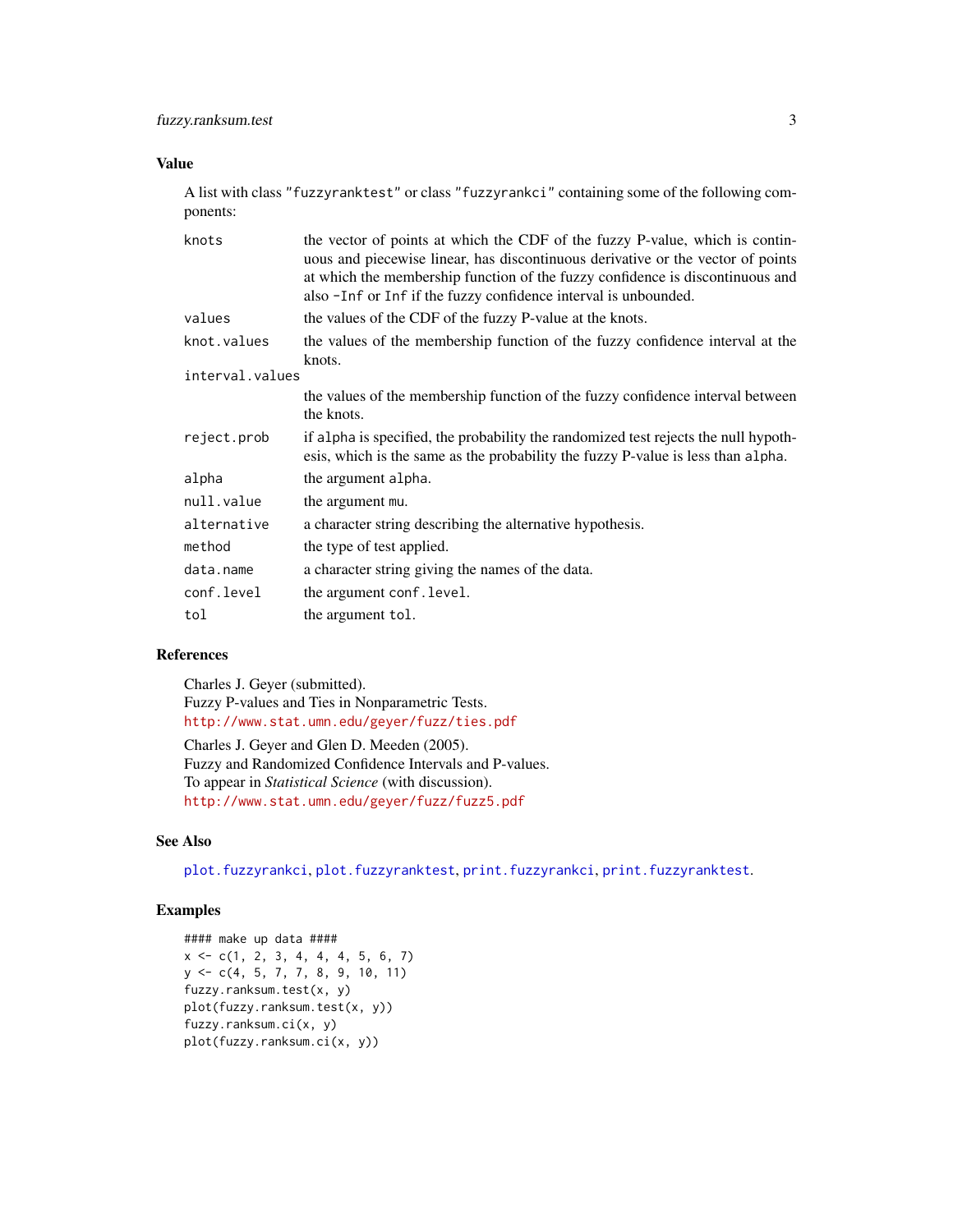<span id="page-3-2"></span><span id="page-3-0"></span>

#### <span id="page-3-1"></span>Description

Calculate the fuzzy P-value, the fuzzy decision, or the fuzzy confidence interval associated with the sign test.

#### Usage

```
fuzzy.sign.test(x, alternative = c("two.sided", "less", "greater"),
   mu = 0, tol = sqrt(.Machine$double.eps), alpha)
fuzzy.sign.ci(x, alternative = c("two.sided", "less", "greater"),
    tol = sqrt(.Machine$double.eps), conf.level = 0.95)
```
#### Arguments

| $\mathsf{x}$ | numeric vector of data values.                                                                                                                                    |
|--------------|-------------------------------------------------------------------------------------------------------------------------------------------------------------------|
| alternative  | a character string specifying the alternative hypothesis, must be one of "two. sided"<br>(default), "greater" or "less". You can specify just the initial letter. |
| mu           | a number specifying the value of the median of the data distribution hypothe-<br>sized under the null hypothesis.                                                 |
| tol          | data values within tol of mu are considered equal to mu.                                                                                                          |
| alpha        | if missing, calculate the fuzzy P-value. If provided, must be between zero and<br>one, then calculate the fuzzy decision.                                         |
| conf.level   | confidence level.                                                                                                                                                 |

#### Details

The fuzzy P-value is a random variable taking values in the interval  $(0, 1)$ . Its cumulative distribution function (CDF) is continuous and piecewise linear. Hence its probability density function (PDF) is piecewise constant (a step function). If  $P$  is the fuzzy P-value, considered as a random variable, then the randomized test that rejects the null hypothesis at significance level  $\alpha$  when  $P < \alpha$ is an exact (randomized) test.

The fuzzy confidence interval is a fuzzy set, whose "membership function" is a function on the parameter space taking values in the interval  $[0, 1]$ . For rank tests, it is piecewise constant (a step function). In the regular case, it is one on a narrow interval and some number between zero and one on the part of some wider interval not contained in the narrower interval, zero outside the wider interval, and the values at jumps are the average of left and right limits. In this case, the fuzzy interval can be easily interpreted as a mixture of two confidence intervals (the narrow and the wide). When no ties are possible, the values at the jumps do not matter. Otherwise, they do. With ties, any or all of the intervals can be degenerate, and the values at the jumps are not related to left and right limits. If  $I(\mu)$  is the membership function of the fuzzy confidence interval, then the randomized test that rejects the null hypothesis that  $\mu$  is the true parameter value with probability  $1 - I(\mu)$  is an exact (randomized) test.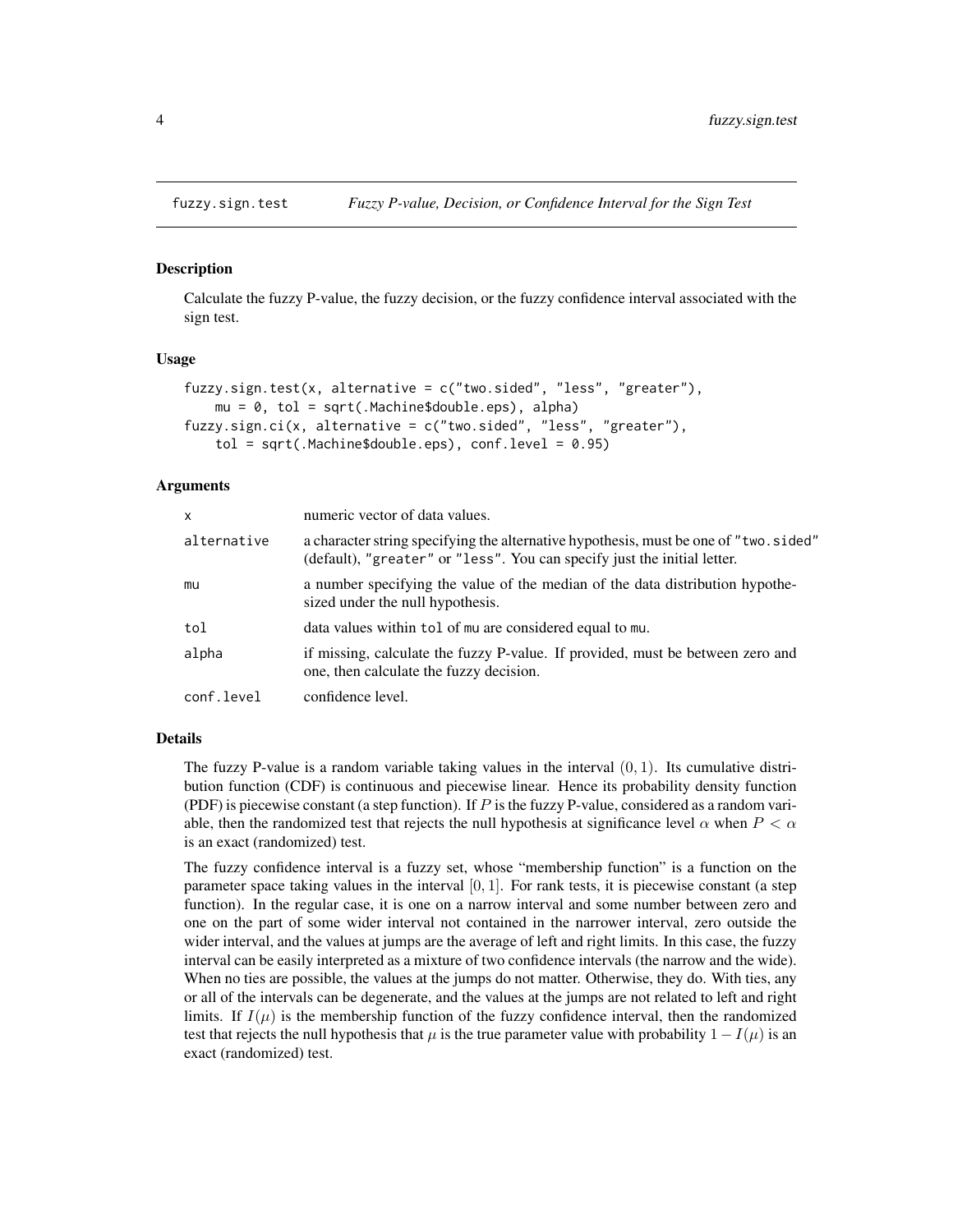## <span id="page-4-0"></span>Value

A list with class "fuzzyranktest" or class "fuzzyrankci" containing some of the following components:

| knots           | the vector of points at which the CDF of the fuzzy P-value, which is contin-<br>uous and piecewise linear, has discontinuous derivative or the vector of points<br>at which the membership function of the fuzzy confidence is discontinuous and<br>also -Inf or Inf if the fuzzy confidence interval is unbounded. |
|-----------------|---------------------------------------------------------------------------------------------------------------------------------------------------------------------------------------------------------------------------------------------------------------------------------------------------------------------|
| values          | the values of the CDF of the fuzzy P-value at the knots.                                                                                                                                                                                                                                                            |
| knot.values     | the values of the membership function of the fuzzy confidence interval at the<br>knots.                                                                                                                                                                                                                             |
| interval.values |                                                                                                                                                                                                                                                                                                                     |
|                 | the values of the membership function of the fuzzy confidence interval between<br>the knots.                                                                                                                                                                                                                        |
| reject.prob     | if alpha is specified, the probability the randomized test rejects the null hypoth-<br>esis, which is the same as the probability the fuzzy P-value is less than alpha.                                                                                                                                             |
| alpha           | the argument alpha.                                                                                                                                                                                                                                                                                                 |
| statistic       | the value of the test statistic with a name describing it.                                                                                                                                                                                                                                                          |
| null.value      | the argument mu.                                                                                                                                                                                                                                                                                                    |
| alternative     | a character string describing the alternative hypothesis.                                                                                                                                                                                                                                                           |
| method          | the type of test applied.                                                                                                                                                                                                                                                                                           |
| data.name       | a character string giving the names of the data.                                                                                                                                                                                                                                                                    |
| conf.level      | the argument conf. level.                                                                                                                                                                                                                                                                                           |
| tol             | the argument tol.                                                                                                                                                                                                                                                                                                   |

## References

Charles J. Geyer (submitted). Fuzzy P-values and Ties in Nonparametric Tests. <http://www.stat.umn.edu/geyer/fuzz/ties.pdf>

Charles J. Geyer and Glen D. Meeden (2005). Fuzzy and Randomized Confidence Intervals and P-values. To appear in *Statistical Science* (with discussion). <http://www.stat.umn.edu/geyer/fuzz/fuzz5.pdf>

#### See Also

[plot.fuzzyrankci](#page-7-1), [plot.fuzzyranktest](#page-7-1), [print.fuzzyrankci](#page-7-1), [print.fuzzyranktest](#page-7-1).

## Examples

```
#### make up data ####
x \leq -c(-1.2, -0.7, 0.2, 0.2, 0.2, 0.3, 0.4, 0.9, 0.9, 1.0, 1.0,1.1, 1.5, 1.7, 1.9, 3.5, 5.1)
fuzzy.sign.test(x)
plot(fuzzy.sign.test(x))
```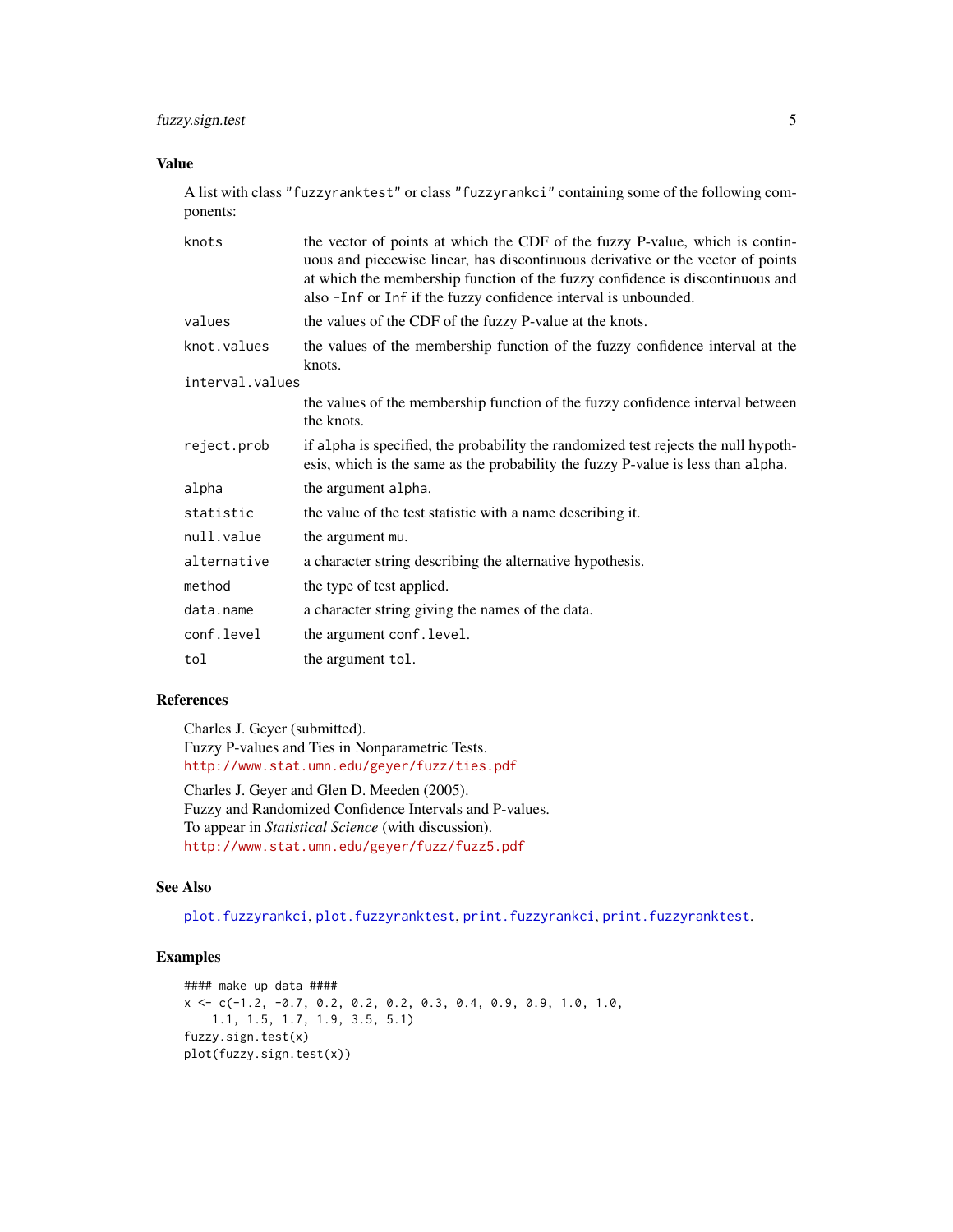```
fuzzy.sign.ci(x)
plot(fuzzy.sign.ci(x))
```
fuzzy.signrank.test *Fuzzy P-value, Decision, or Confidence Interval for the Rank Sum Test*

#### **Description**

Calculate the fuzzy P-value, the fuzzy decision, or the fuzzy confidence interval associated with the Mann-Whitney-Wilcoxon rank sum test.

#### Usage

```
fuzzy.signrank.test(x, alternative = c("two.sided", "less", "greater"),
   mu = 0, tol = sqrt(.Machine$double.eps), alpha)
fuzzy.signrank.ci(x, alternative = c("two.sided", "less", "greater"),
   tol = sqrt(.Machine$double.eps), conf. level = 0.95)
```
## Arguments

| $\mathsf{x}$ | numeric vector of data values.                                                                                                                                   |
|--------------|------------------------------------------------------------------------------------------------------------------------------------------------------------------|
| alternative  | a character string specifying the alternative hypothesis, must be one of "two.sided"<br>(default), "greater" or "less". You can specify just the initial letter. |
| mu           | a number specifying the value of the median of the data distribution hypothe-<br>sized under the null hypothesis.                                                |
| tol          | data values within tol of mu are considered equal to mu.                                                                                                         |
| alpha        | if missing, calculate the fuzzy P-value. If provided, must be between zero and<br>one, then calculate the fuzzy decision.                                        |
| conf.level   | confidence level.                                                                                                                                                |

#### Details

The fuzzy P-value is a random variable taking values in the interval  $(0, 1)$ . Its cumulative distribution function (CDF) is continuous and piecewise linear. Hence its probability density function (PDF) is piecewise constant (a step function). If  $P$  is the fuzzy P-value, considered as a random variable, then the randomized test that rejects the null hypothesis at significance level  $\alpha$  when  $P < \alpha$ is an exact (randomized) test.

The fuzzy confidence interval is a fuzzy set, whose "membership function" is a function on the parameter space taking values in the interval  $[0, 1]$ . For rank tests, it is piecewise constant (a step function). In the regular case, it is one on a narrow interval and some number between zero and one on the part of some wider interval not contained in the narrower interval, zero outside the wider interval, and the values at jumps are the average of left and right limits. In this case, the fuzzy interval can be easily interpreted as a mixture of two confidence intervals (the narrow and the wide). When no ties are possible, the values at the jumps do not matter. Otherwise, they do. With ties, any or all of the intervals can be degenerate, and the values at the jumps are not related to left and right limits. If  $I(\mu)$  is the membership function of the fuzzy confidence interval, then the randomized test that rejects the null hypothesis that  $\mu$  is the true parameter value with probability  $1 - I(\mu)$  is an exact (randomized) test.

<span id="page-5-0"></span>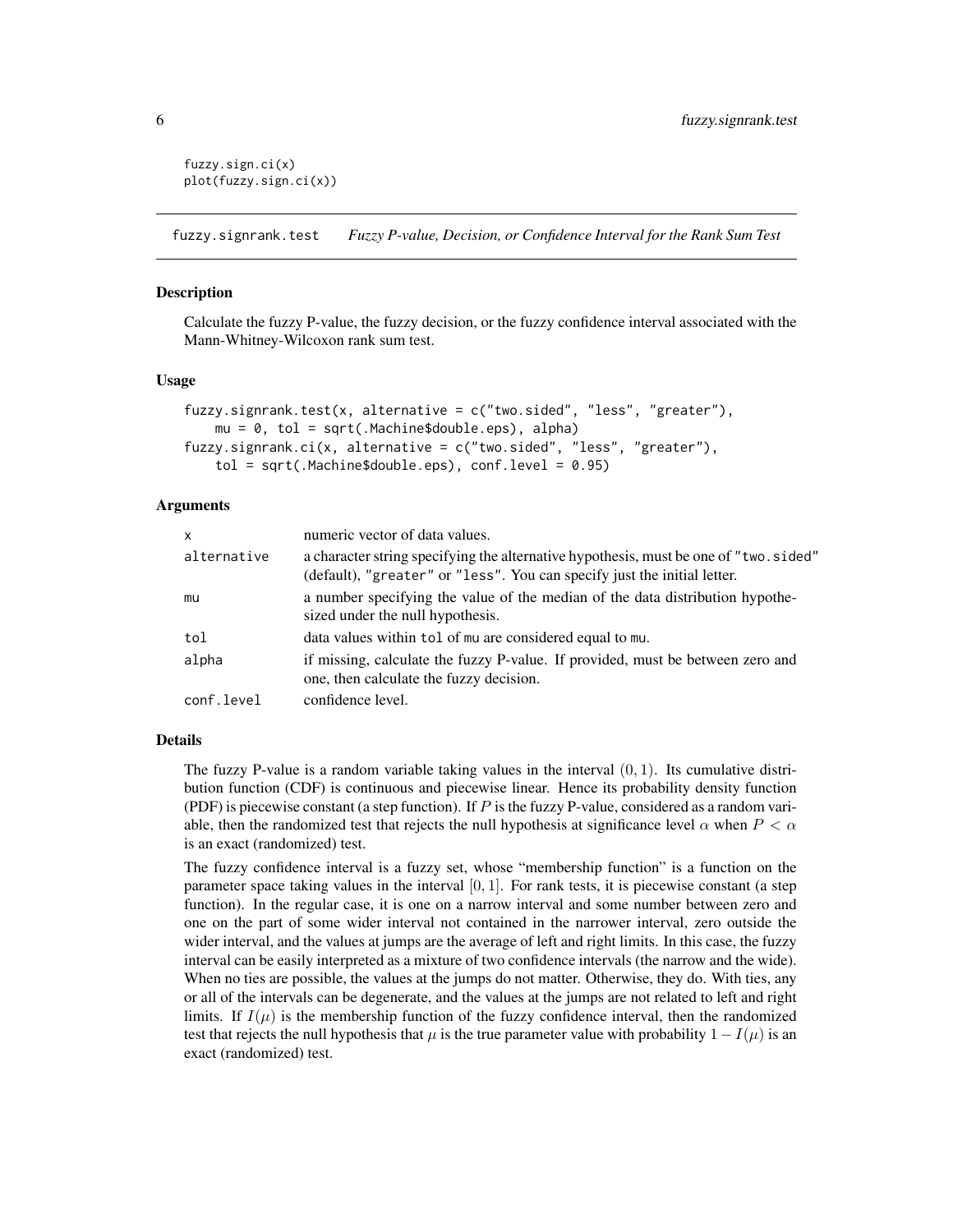## <span id="page-6-0"></span>Value

A list with class "fuzzyranktest" or class "fuzzyrankci" containing some of the following components:

| knots           | the vector of points at which the CDF of the fuzzy P-value, which is contin-<br>uous and piecewise linear, has discontinuous derivative or the vector of points<br>at which the membership function of the fuzzy confidence is discontinuous and<br>also -Inf or Inf if the fuzzy confidence interval is unbounded. |
|-----------------|---------------------------------------------------------------------------------------------------------------------------------------------------------------------------------------------------------------------------------------------------------------------------------------------------------------------|
| values          | the values of the CDF of the fuzzy P-value at the knots.                                                                                                                                                                                                                                                            |
| knot.values     | the values of the membership function of the fuzzy confidence interval at the<br>knots.                                                                                                                                                                                                                             |
| interval.values |                                                                                                                                                                                                                                                                                                                     |
|                 | the values of the membership function of the fuzzy confidence interval between<br>the knots.                                                                                                                                                                                                                        |
| reject.prob     | if alpha is specified, the probability the randomized test rejects the null hypoth-<br>esis, which is the same as the probability the fuzzy P-value is less than alpha.                                                                                                                                             |
| alpha           | the argument alpha.                                                                                                                                                                                                                                                                                                 |
| null.value      | the argument mu.                                                                                                                                                                                                                                                                                                    |
| alternative     | a character string describing the alternative hypothesis.                                                                                                                                                                                                                                                           |
| method          | the type of test applied.                                                                                                                                                                                                                                                                                           |
| data.name       | a character string giving the names of the data.                                                                                                                                                                                                                                                                    |
| conf.level      | the argument conf. level.                                                                                                                                                                                                                                                                                           |
| tol             | the argument tol.                                                                                                                                                                                                                                                                                                   |

## References

Charles J. Geyer (submitted). Fuzzy P-values and Ties in Nonparametric Tests. <http://www.stat.umn.edu/geyer/fuzz/ties.pdf>

Charles J. Geyer and Glen D. Meeden (2005). Fuzzy and Randomized Confidence Intervals and P-values. To appear in *Statistical Science* (with discussion). <http://www.stat.umn.edu/geyer/fuzz/fuzz5.pdf>

## See Also

[plot.fuzzyrankci](#page-7-1), [plot.fuzzyranktest](#page-7-1), [print.fuzzyrankci](#page-7-1), [print.fuzzyranktest](#page-7-1).

## Examples

```
#### make up data ####
x <- c(-3, -2, -2, 0, 0, 0, 0, 1, 2, 3, 4, 4, 4, 5, 6, 7)
fuzzy.signrank.test(x, alt = "less")
plot(fuzzy.signrank.test(x, alt = "less"))
fuzzy.signrank.ci(x)
plot(fuzzy.signrank.ci(x))
```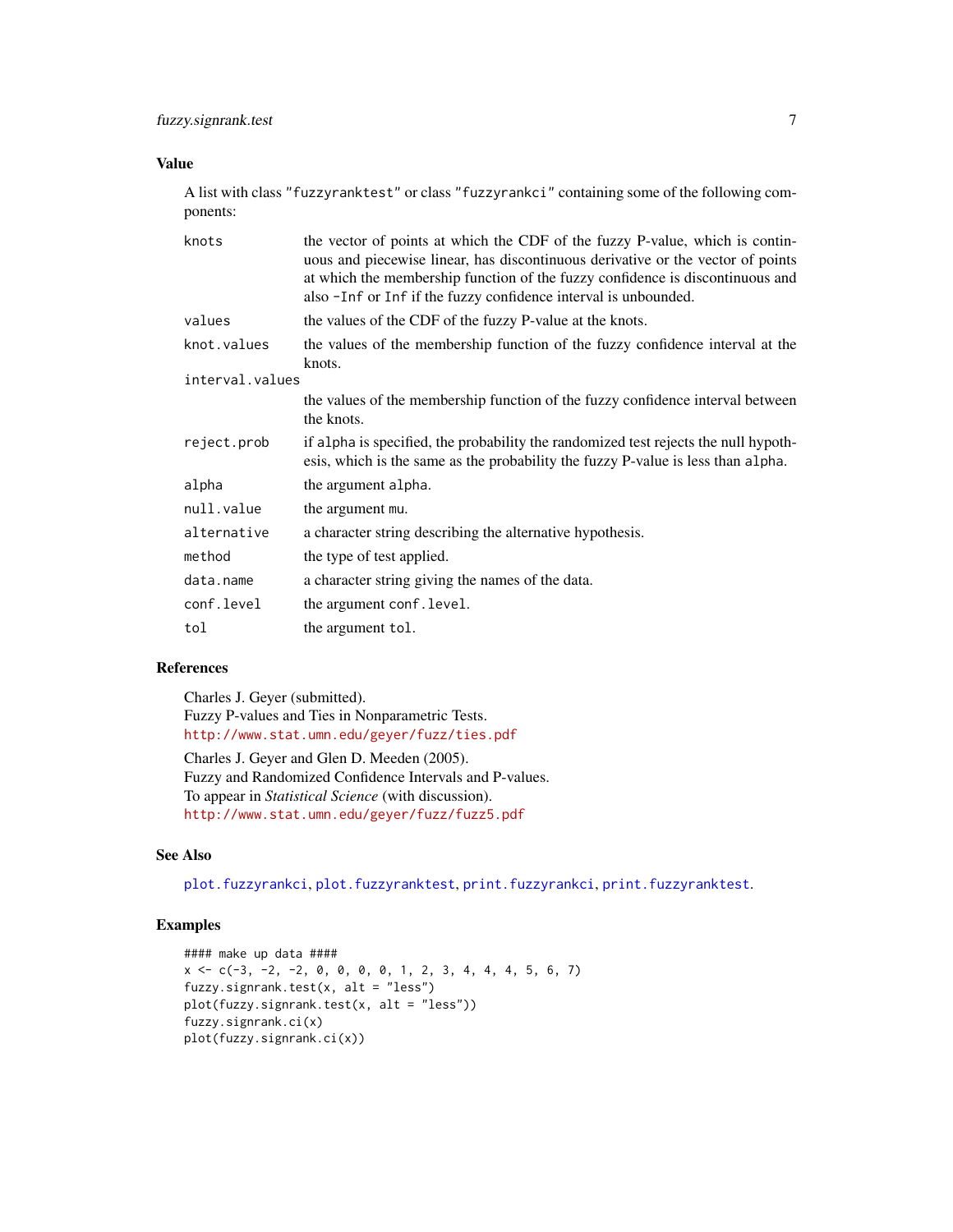<span id="page-7-0"></span>

#### <span id="page-7-1"></span>Description

Plot or Print Fuzzy Rank Objects.

## Usage

```
## S3 method for class 'fuzzyrankci'
plot(x, y, add = FALSE, verticals = FALSE,
    col.hor = par("col"), col.vert = par("col"), lty.vert = 2,pch.vert = 19, full.ylim = TRUE, extra.xlim = 0.2, main, ...)
## S3 method for class 'fuzzyranktest'
plot(x, y, type = c("pdf", "cdf"), add = FALSE,col.hor = par("col"), col.vert = par("col"), lty.vert = 2,extra.xlim = 0.2, main, ...## S3 method for class 'fuzzyrankci'
print(x, digits = 4, ...)
## S3 method for class 'fuzzyranktest'
print(x, digits = 4, ...)
```
## Arguments

| X          | object of class "fuzzyrankci" or "fuzzyranktest".                                                                                                                                                                                                                                                |
|------------|--------------------------------------------------------------------------------------------------------------------------------------------------------------------------------------------------------------------------------------------------------------------------------------------------|
| У          | not used (required because plot is generic.                                                                                                                                                                                                                                                      |
| type       | if "pdf" plot the probability density function of the fuzzy P-value, if "cdf" plot<br>the cumulative distribution function. You can specify just the initial letter.                                                                                                                             |
| add        | if TRUE add to existing plot, otherwise make new plot.                                                                                                                                                                                                                                           |
| verticals  | if TRUE, put in vertical lines at jumps.                                                                                                                                                                                                                                                         |
| col.hor    | color for horizontal lines of step functions.                                                                                                                                                                                                                                                    |
| col.vert   | color for vertical lines of step functions (if requested).                                                                                                                                                                                                                                       |
| lty.vert   | line type for vertical lines of step functions (if requested).                                                                                                                                                                                                                                   |
| pch.vert   | point type (see argument pch of points) for values at jumps of step functions.                                                                                                                                                                                                                   |
| full.ylim  | use ylim = $c(0, 1)$ in the plot.                                                                                                                                                                                                                                                                |
| extra.xlim | make flat parts of the graph to either side of the interesting parts at least extra. xlim<br>times the range of the interesting parts, where "interesting parts" means the part<br>where the PDF of the fuzzy P-value or the membership function of the fuzzy<br>confidence interval is nonzero. |
| main       | main title for plot. Usually missing, in which case standard titles are used.                                                                                                                                                                                                                    |
| $\ddotsc$  | extra arguments passed internally to plot functions.                                                                                                                                                                                                                                             |
| digits     | supplied to format and print internally.                                                                                                                                                                                                                                                         |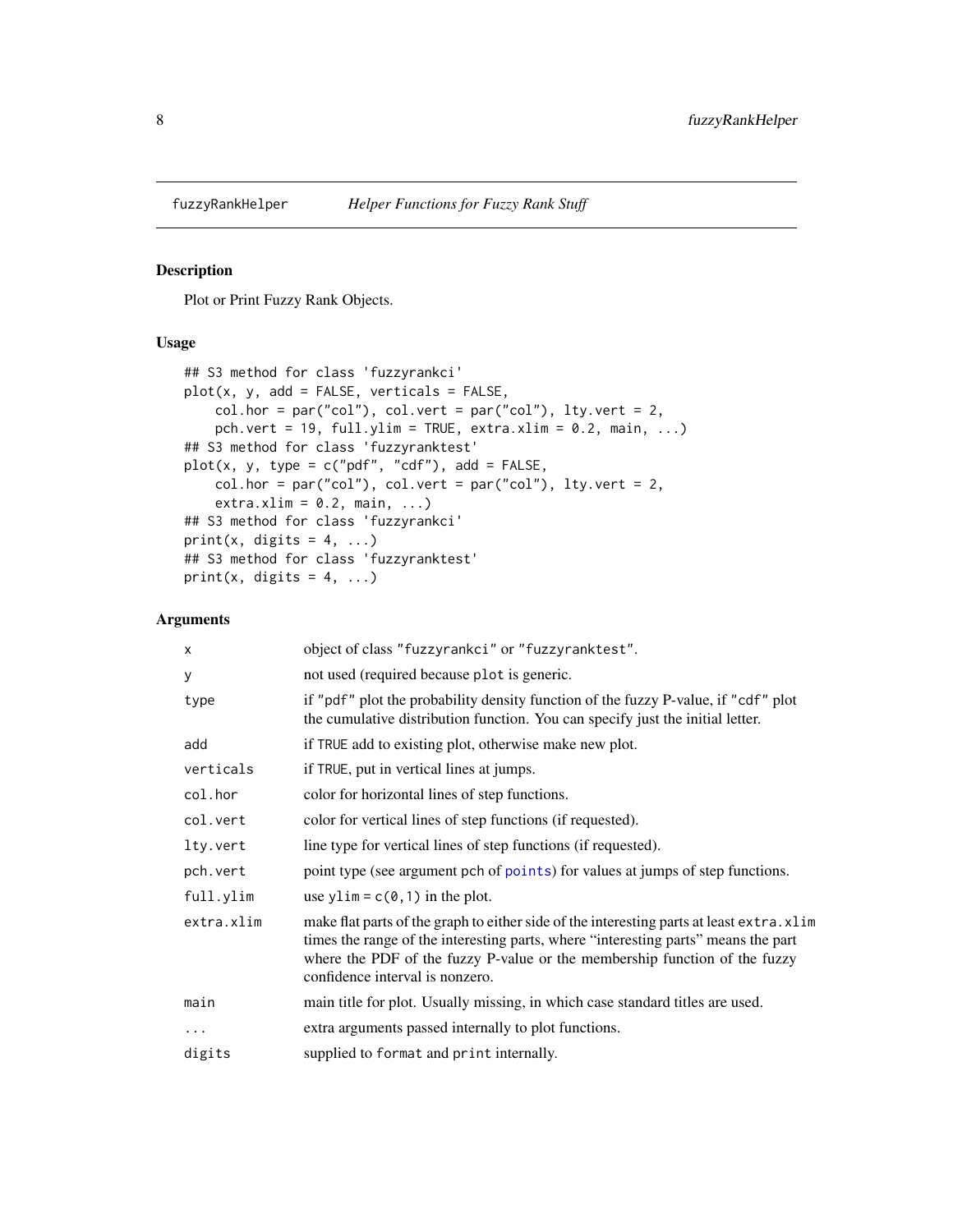## <span id="page-8-0"></span>See Also

[plot](#page-0-0), [print](#page-0-0), [fuzzy.sign.ci](#page-3-1), [fuzzy.sign.test](#page-3-2).